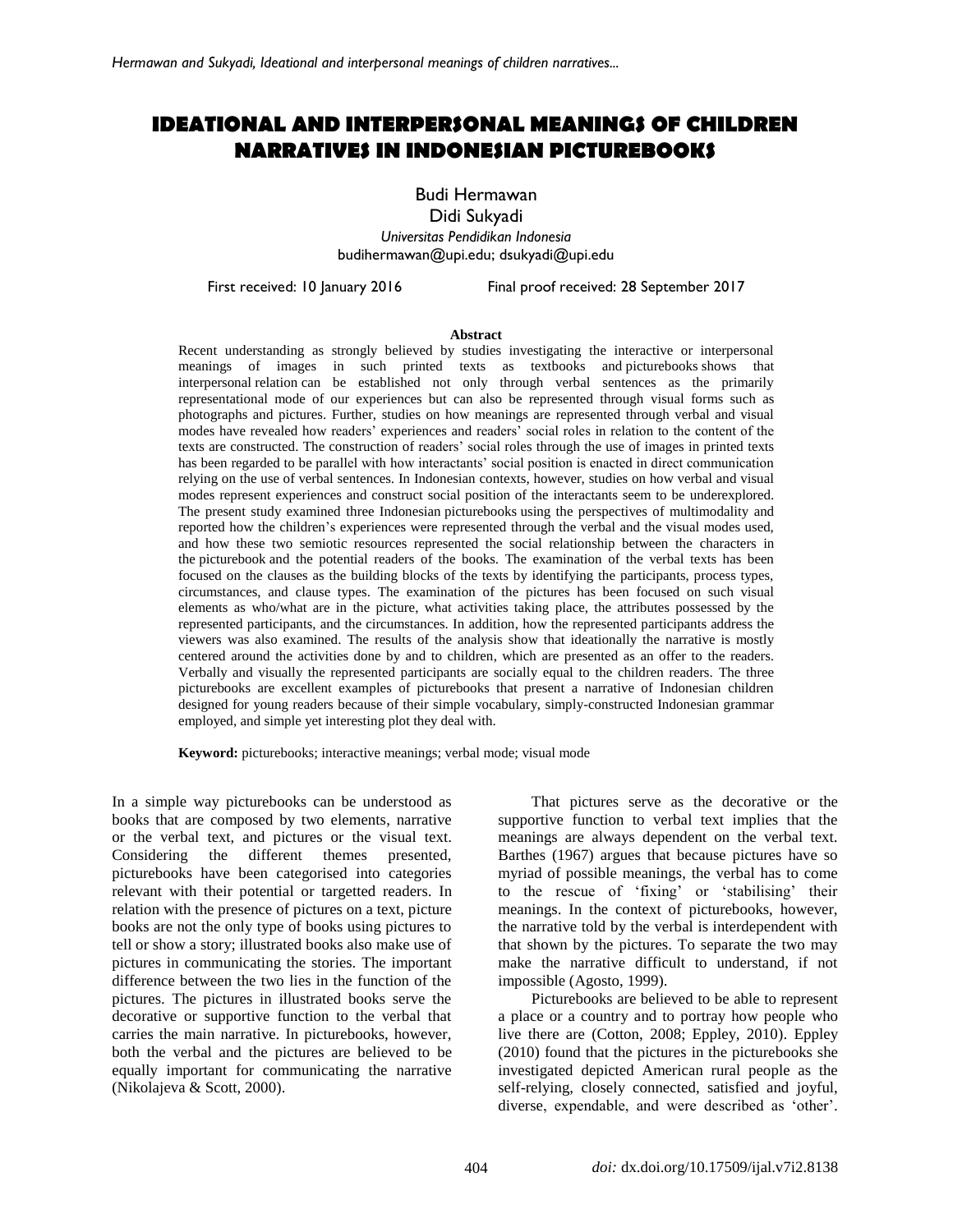Meanwhile, American rural areas were depicted as expendable. Cotton (2008) found how Europe as a country with diverse culture is depicted by the illustrators of picturebooks for children in Europe. In the topic of picturebooks' illustration, Erekson (2009) found that when illustrators rely on conventional pictures, the readers miss their chance to make meaning of the story. Pictures in picturebooks were also found to influence children understanding of the story (Kaminsky, 2013). Picturebooks have also been considered to improve the development of children's literacy in their class (Torr, 2004; Tulk, 2005). Studies on picturebooks have also focused on how the verbal and the visual text as the bearer of meanings interact with each other to communicate their messages to the readers. These include for example Sipe (1998) who believed that the text synergizes with the pictures in creating the meaning of the narrative in picturebooks and the gap they leave is filled by their readers. Using Systemic Functional Linguistics (SFL) derived theories, researchers have directed their attention towards how different semiotics resources in picturebooks as a multimodal text construe experiences and world view (ideational meaning), how the producer of the picture books, the narrative and the represented participants in the picturebooks socially interact with the readers, despite being imaginary, and position their readers (interpersonal meaning), and how the two meanings are organised into a coherent whole of the text (compositional meanings) (for example, Guijarro & Sanz, 2008; Painter, Martin, & Unsworth, 2013, Young & Serafini, 2013).

The rationale behind the use of SFL to probe into how experiences are construed in texts such as picturebooks, and how the social relation between the producer, the content of texts and their viewers are represented in the texts lies in the strength and the capability of SFL to provide the tool and the system of analysis. SFL as developed by Halliday (1994), Halliday and Matthiessen (2004) believes that language realizes three categories of meaning; it constructs our both physical and mental or logical experiences of the world, which is the ideational meaning of language. The lexico-grammatical system that is used to realize this metafunction is called transitivity which patterns our experiences into clauses. Its components are a process realized by verbs, participants which can be labelled as actor, senser, sayer, token etc., depending on the type of the process, and circumtances which are roughly similar to adverbs in transformational grammar. The language we exchange with our interlocutors positions us into a given social role either as the sender or receiver of the information, either demanding or giving information or a commodity. Hence, it enacts a social relation we

have with them. This is the interpersonal meaning of language which is realised lexico-grammatically in what is called mood system. Its components are mood which consists of subject and finite, and residue, the rest part of the clause. The language we express orally or even more so in written form needs to be organized in such a way that it forms a coherent whole for the message to be well understood. This is the textual meaning of language. Textually the information we express is mapped into theme and rheme.

The recognition of "...many other modes of meaning, in any culture, which are outside the realm of language" (Halliday, 1978), and metafunctions theory (Halliday, 1994) have encouraged researchers to explore the use of and extend metafunction theory to other semiotic resources outside verbal language. This has been pioneered by O'Toole (1994) who applied them to make meaning of displayed arts, and Kress and Van Leeuwen (1996) who applied them into visual designs. Studies following these twopioneering works include among others works edited by O'Halloran (2004), volumes edited by Unsworth (2008), and works edited by Dreyfus, Hood, and Stenglin (2011). Kress and Van Leeuwen's application of Halliday's metafunctions theory has been the important base of their visual social semiotics theory. Despite some reservations against their SFL-based socio semiotic theory of reading the visuals (see for example Hagan, 2007; Forceville, 1999), Kress and Van Leeuwen have shown that metafunctions theory is a so powerful tool that we can use to look into and explain the meaning of such semiotic modes as pictures. In their theory of visual social semiotics, Kress and Van Leeuwen (1996) believed that pictures also convey these three strands of meanings. Pictures tell about something, they construe experiences about the world as perceived and offered by the maker. They convey ideational, or to use their term, representational meaning. A direct conversation enacts a social relation between those involved pictures, on the other hand, represent the social relation between the picture makers, what in the picture, and the viewer. This is the interpersonal, or interactive as Kress and Van Leeuwen (1996) call, of the pictures. Like verbal language that needs to be organized to form a coherent text, the elements of a picture according to them are composed into a picture as a whole integrated one. This is a textual or compositional meaning of pictures.

They further elaborated that transitivity system in pictures is realized through the use of vectors which serve like verbs in verbal language that realize actions. Vectors then give what are in a picture a role of either actor, reacter, sayer, or phenomenon. Analysing visual transitivity in pictures require the analysts to identify what or who are pictured, the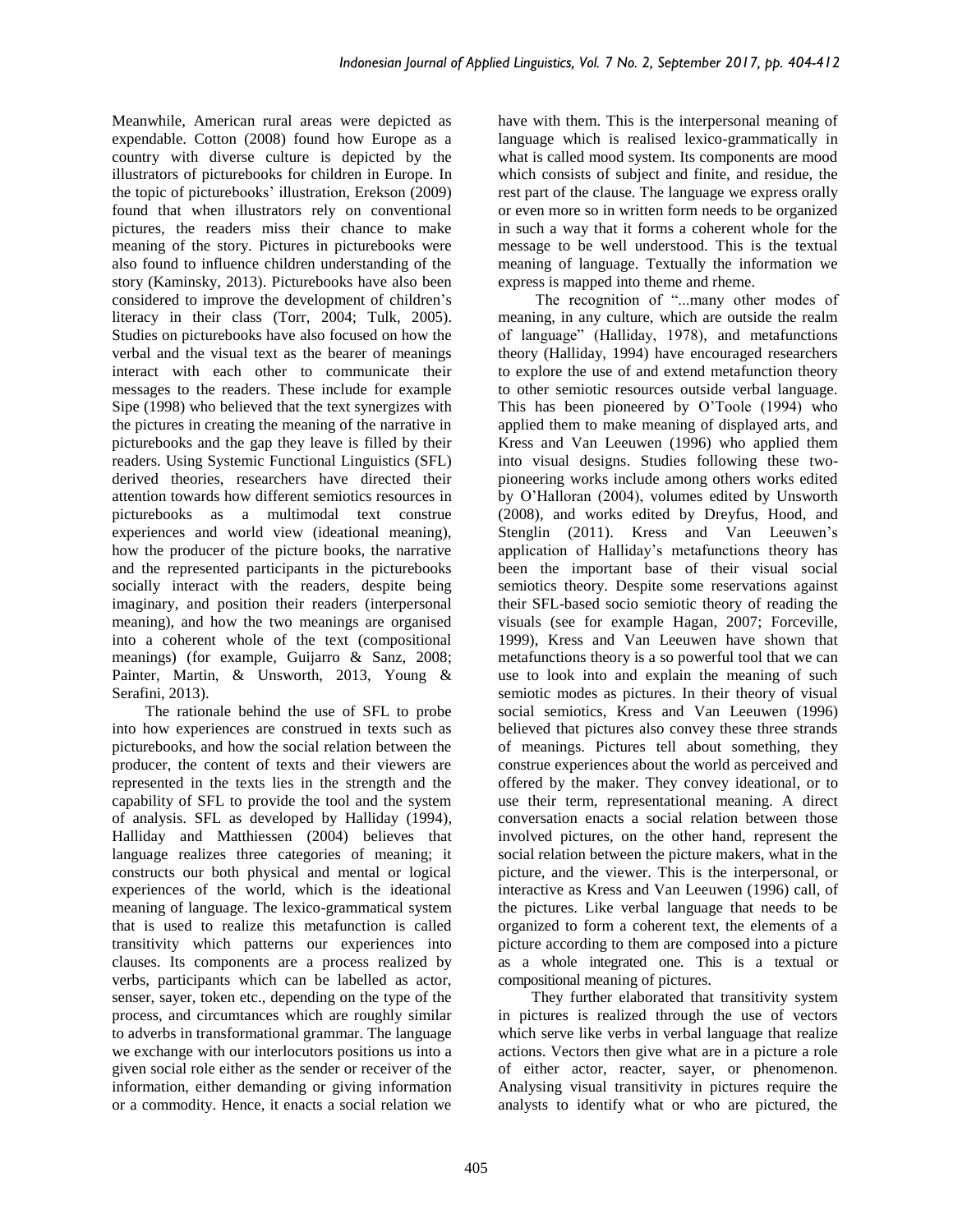represented participants, their activities, and the attributes attributed to them (Royce, 1999). Meanwhile, interpersonal relation between those involved in a communicative act is realized through three important devices in pictures, which are the absence or presence of gaze, the shot taken, and the type of angle used. The presence or absence of gaze directed between the represented participants and directed by them to the viewers involves all in a social relation, despite being imaginary. A gaze may realize a demand or offer that the viewers, or interactive participants can acknowledge or disclaim. Types of shot which are close, medium, and long realize a social proximity between the represented participants and the viewers, ranging from being intimate (close), socially close but not intimate (medium), and being stranger or foreign (long). The angle taken is another important feature of interactive meaning in visual designs. It construes power relation between viewers and what is viewed. A frontal vertical angle taken which positions the viewers above what is viewed gives them a higher social power over what is in the picture and vice versa, while a horizontal angle places the viewer and what is viewed in a relatively equal social position. The textual metafunction in visual design is realized through compositional layout elements such the position of the visual elements which construe information value, which visual elements get emphasized or made salient, and how the visual elements are framed (Kress & Van Leeuwen 2006; Royce, 1999; Unsworth, 2008). Kress and Van Leeuwen's (1996) visual social semiotic theory has been employed in the present study to make meaning of the visual elements in the picturebooks investigated.

In the context of Indonesia, critical analysis on picturebooks have mostly been focused on how picturebooks serve as teaching media to help improve children's vocabulary mastery (in Indonesian, English or other languages), to teach (good) characters, and how different genders are represented in picture books. Studies on how children experiences are represented visually and verbally in picturebooks relying on SFL perspectives are very scarce.

Using SFL derived systems and tools of analysis along with Kress and Van Leeuwen's social semiotic theory to read visual designs, the paper reports how Indonesian children's experiences are both verbalized and visualized in picturebooks, and how the relation between these experiences and the children viewers is represented. In other words, what ideational or representational and interpersonal or interactive meanings can be unearthed from the picturebooks. The focus and the use of SFL theory in this paper may serve as an attempt to offer a new alternative in critically investigating picturebooks.

# **METHOD**

For the purposes of the investigation three picturebooks *Misteri di Pasar Terapung* (A Mistery in the Floating Market) by Nukman and Elviana (2014), *Lontong Cap Go Meh*, by Dewayanti and Gina (2014), and *Rumah untuk Ge* (A Home for Ge) by Nukman and Dwijayanti (2014) have been selected to be investigated. All of the picturebooks are part of Bianglala Anak Nusantara (the Rainbow of the Archipelago's Children) series published by Litara Foundation, a non-profit organization dedicated to, among others, help improve the literacy of Indonesian children through the publications of picturebooks about Indonesian children. The picturebooks it publishes significantly differ from hundreds of picturebooks available in the bookstores in Indonesia which supposedly tell about Indonesian children in terms of their format, their content, and especially of their use of colors, and visual design in telling the narratives.

Two of the books investigated (*Misteri di Pasar terapung, Lontong Cap Go Meh*) present children as the main characters. Meanwhile in *Rumah Untuk Ge*, the main character is an animal, an elephant named Ge. Children in this picturebook serves as secondary characters that appear before the story comes into its end. However, the children did a very important thing to the main character which was saving it from people trying to hunt and torture it.

The analysis is two folds with verbal text of the picturebooks was analyzed using transitivity and mood system of systemic functional linguistics while the visual text was analyzed using visual social semiotics. The analysis was conducted on all pages of the books; 15 double spreads of *Misteri di Pasar Terapung*; 13 double spreads of *Rumah untuk Ge*; and 15 double spreads of *Lontong Cap Go Meh*. However, not all the images are able to be shown here; those shown are only the ones relevant to the points being discussed. The analysis was focused on two things; how the children's experiences were verbally and visually represented, the ideational meaning of the narrative, and how the picturebooks represented the relation between these experiences and the children readers, the communicative meaning of the narratives. As Indonesian is a language that does not recognize finite verbs as the concept of finiteness is realized differently from that of English, its discussion is not within the scope of the paper, mood analysis conducted on the verbal text to reveal the communicative meaning was aimed at identifying the type of clauses used and the role played by characters. In addition, the point of view or the narrative perspective used in telling the story was also identified.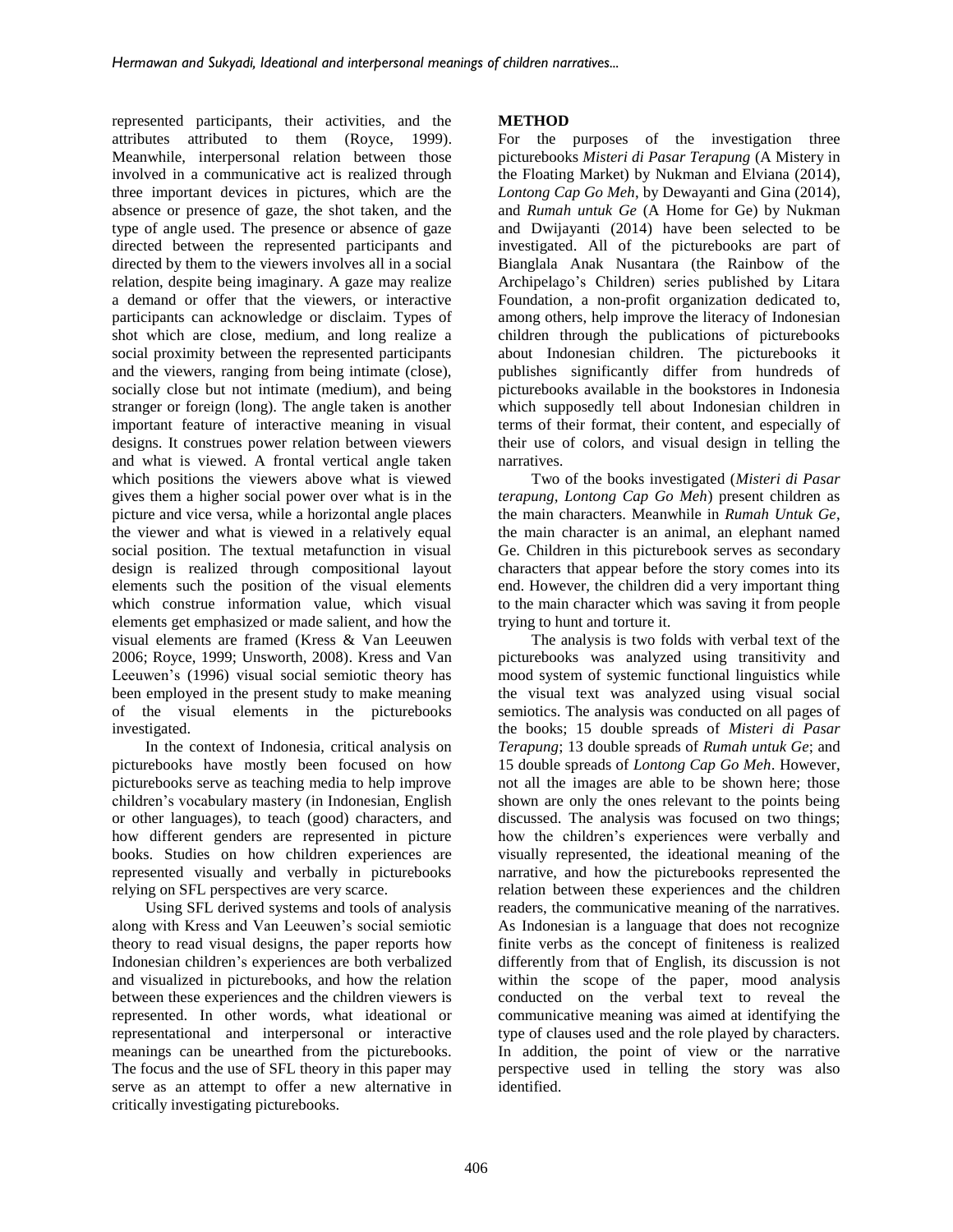## **FINDINGS**

The findings will begin with the results of transitivity and mood analysis of the verbal text, followed by the results of the analysis conducted on the visual text of the picturebooks. The transitivity analysis of verbal text in the picturebooks finds that Indonesian

Table 1. Types of process found in the picturebooks.

children's experiences as depicted in the picturebooks are mostly constructed and represented through the use of material processes (49); relational processes (34); mental processes (9); verbal processes (5), and existential processes (5). The following table summarizes this finding.

| Process     | Number | Percentage |  |
|-------------|--------|------------|--|
| Material    | 29     | 56.8       |  |
| Relational  | 8      | 15.7       |  |
| Mental      | 8      | 15.7       |  |
| Verbal      | 3      | 5.9        |  |
| Existential | 3      | 5.9        |  |
| Total       | 51     | 100%       |  |
| Material    | 12     | 33.3       |  |
| Relational  | 19     | 52.8       |  |
| Mental      |        | 2.8        |  |
| Verbal      | 2      | 5.5        |  |
| Existential | 2      | 5.5        |  |
| Total       | 36     | 100%       |  |
| Material    | 18     | 69.2       |  |
| Relational  | 7      | 27         |  |
| Mental      |        |            |  |
| Verbal      |        | 3.8        |  |
| Existential |        |            |  |
| Total       | 26     | 100%       |  |
|             |        |            |  |

In two of the picturebooks (*Misteri di Pasar Terapung, Rumah Untuk Ge*) the narrative is told by an external narrator who reports the feelings and what the characters are doing. In doing so the narrator used the characters' name more than the pronoun (dia=he/she). The narrative in *Lontong Cap Go Meh*, on the other hand, is told through figural narrative situation (Klarer, 1999); the main characters (Lily and Nissa) tell and show how/what they are feeling and what they are doing. In *Misteri di Pasar Terapung* there are 51 clauses identified, forty nine of them are in the form of statements and only two are in the form of questions. The child character became the actor in ten clauses, the senser in five clauses, the sayer in one clause, and as a carrier in two clauses. *Rumah Untuk Ge* has 26 identified clauses, twenty-three of them are in the form of statements, three of them are in the form of questions. The main character was the actor in six clauses, and a carrier in five clauses. *Lontong Cap Go Meh* has 36 identified clause complexes, all in the form of statements. The main characters become the actor in 8 clauses.

Having completed the analysis on the verbal text, the analysis was then conducted on the visual text of the picturebooks. Like the verbal transitivity analysis, visual transitivity analysis is aimed at identifying the

participants, the process, and the circumtances. The following is the findings of the analysis.

In *Misteri di Pasar Terapung*, the human and animal represented participants identified are, Mawi, the child main character, mother, sellers, Pak Badu, and two Orang Utans. Mawi, the child character, plays a significant role throughout the story. In fact, the narrative basically revolves around him. All of the pictures are narrative processes, which according to Kress and Van Leeuwen (2006) "serve to present unfolding actions and events, processes of change, transitory spatial arrangements". The visual processes between the represented participants are mostly transactional reactional process; the vectors are made by the eyelines of the characters and as the characters exchanged look in many of the images, this creates a transactional process which is also birectional. There are also actional processes but they are mostly embedded.

In *Lontong Cap Go Meh*, the human represented participants identified are Nissa and Lily the children main characters, Nissa's father, Lily's mother, and neighbors. All of the pictures are narrative processes. The visual processes identified are mostly transactional reactional process involving especially the main characters, Nissa and Lily. In *Rumah Untuk Ge,* the main represented character is an elephant which is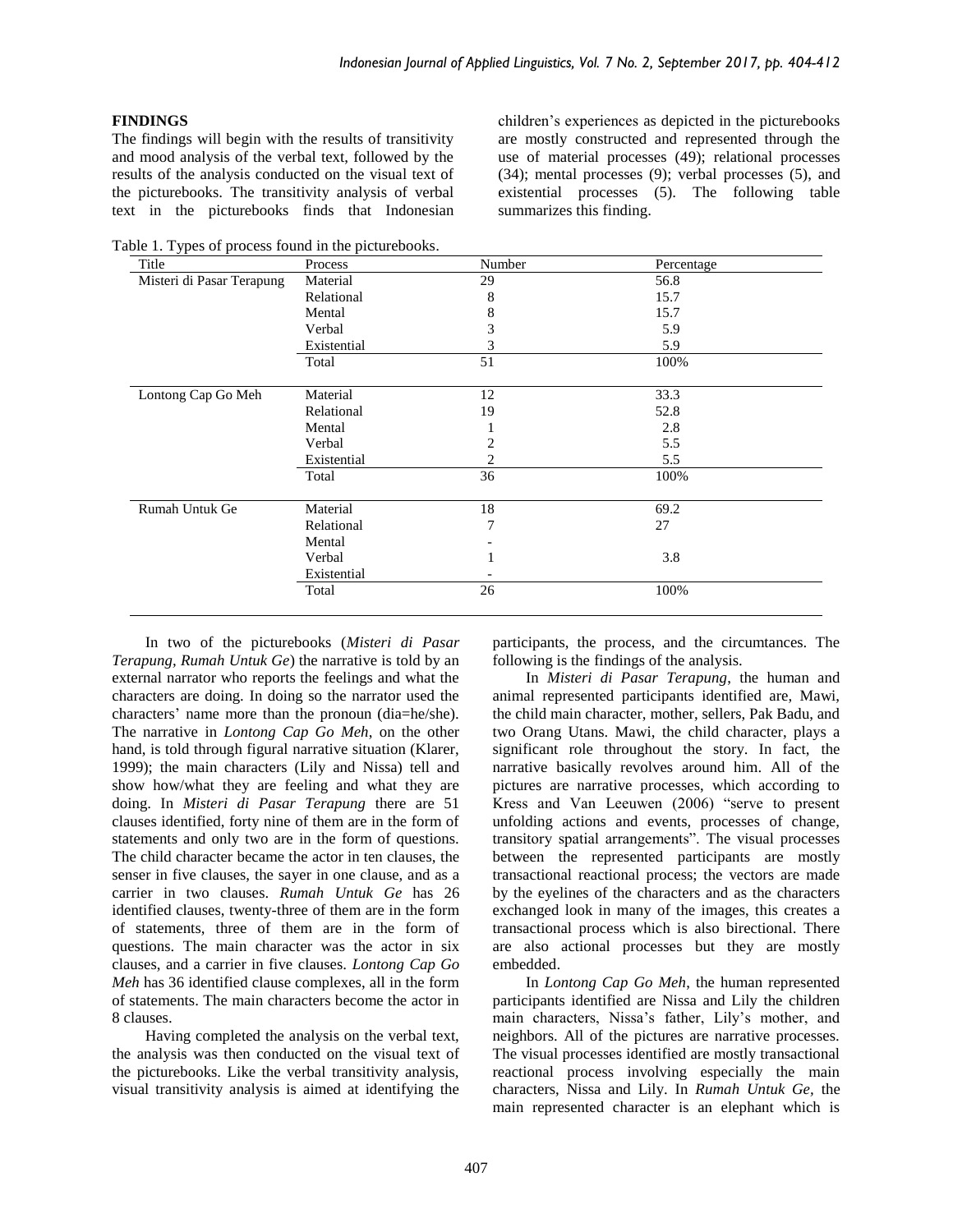anthropomorphic. Humans attributes are attributed to the elephant so it can think, feel, and say like humans do. Two significant visual processes identified are actional processes in which Ge, the elephant became the goal, and transactional process in which Ge became the phenomenon. This is relevant with the narrative

told in the picturebook which is about an elephant which escaped human torture, hunted by angry farmers, and finally being saved by concerned children who led it to Way Kambas, a specially designed reservation and training place for wild elephants in Lampung Indonesia.



Figure 1. Transactional reactional image in *Misteri di Pasar Terapung.*



Figure 2. Transactional image with Ge, the main character as the phenomenon

The locative circumtances as the other participant in visual transitivity analysis identified in the picturebooks are different from one to another. In *Misteri di Pasar Terapung*, a big river is the main locative circumtance. Another locative circumtance is the Orang Utan Reservation where the story ends. In *Rumah Untuk Ge*, the main locative circumtances are a plantation and a reservation and training place for wild elephants, Way Kambas. In *Lontong Cap Go Meh*, the main locative circumtances identified are a house, main characters' neighborhood, and what seems to be the projection of the characters' mind.

The analysis on the interpersonal meanings, or to use Kress and Van Leewuen's term interactive meaning, of the picturebooks relies on the presence or



Figure 3. Actional image with Ge, the main character as the goal.

absence of gaze of the represented characters, size of the frame, and the perspectives used in the images. The analysis finds that the gaze in almost all of the images in the three picturebooks creates an offer rather than a demand. The represented characters' gaze is not directed towards the readers but to either other represented participants or to other directions in the image. A demand is realized only by one spread image of *Misteri di Pasar Terapung*; the two Orang Utans in pak Badu's boat looked at Mawi, and the readers as he discovered them eating the banana they stole from a seller's boat.

The frame used in all the picturebooks is the edge of the page. Painter et al. (2013) call this type of frame unbound. This type of frame does not create any line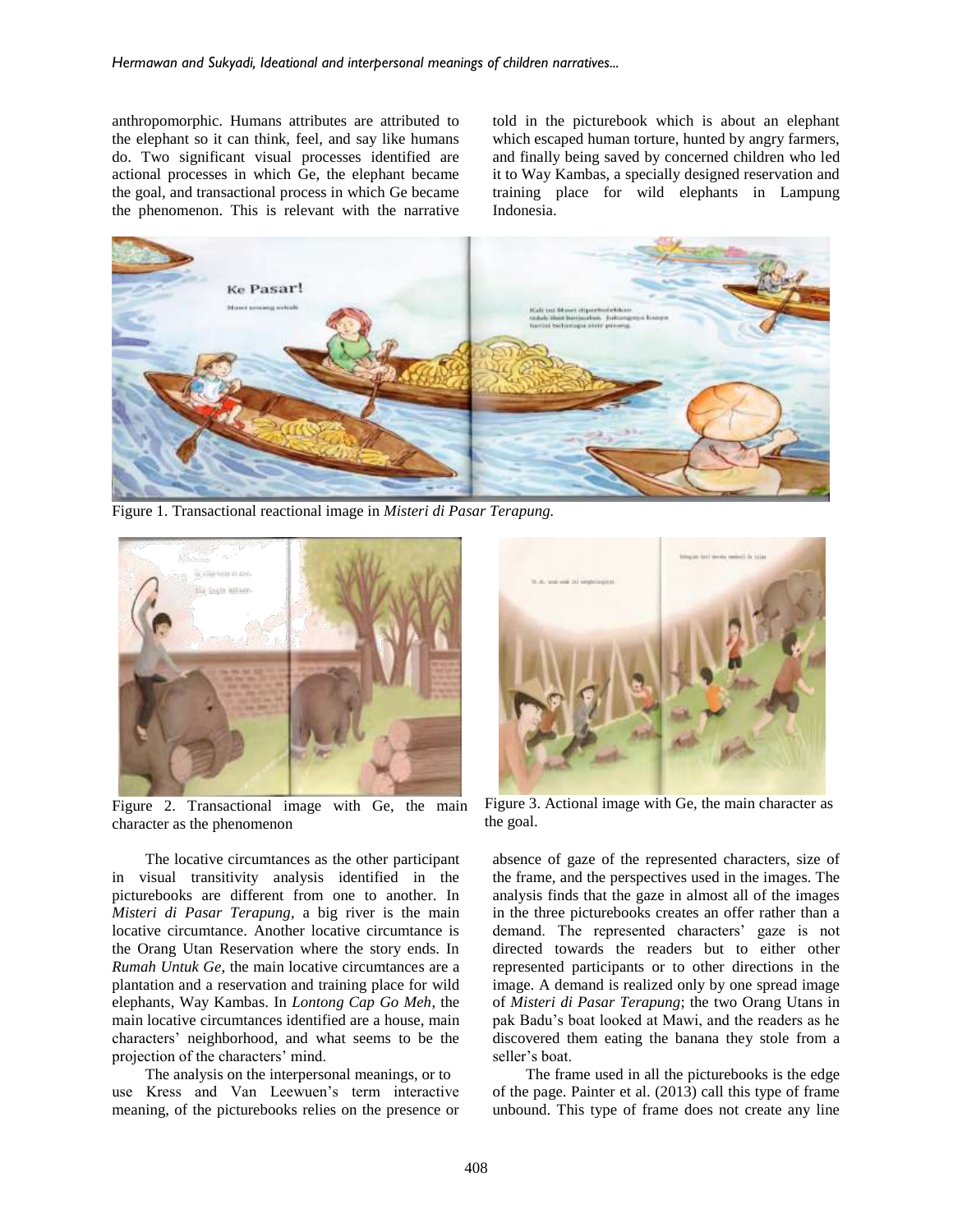boxing the images. In all three picturebooks most of the represented participants are pictured with a close shot, showing their full body, and sometimes an extreme



Figure 4. The gaze that creates a demand in *Misteri di Pasar Terapung*



## **DISCUSSION**

The aim of this article is to investigate how Indonesian children's experiences of their wolrd are constructed and represented in picturebooks through the use of verbal text and pictures, and how these two modes represent relationship between these experiences with the children reading the picturebooks. Second, the paper aims at contributing to how picturebooks can be analysed multimodally using theories exptrapolated from SFL.

The transitivity analysis on the verbal text in the picturebooks has found that Indonesian children experiences are mostly represented through the use of material processes. These processes are especially significant in *Misteri di Pasar Terapung* and in *Lontong Cap Go Meh.* In *Rumah Untuk Ge*, relational processes dominated the experience of Ge, the represented participant. These processes come second as the most frequently used process type. Material process is a process that indicates doing and happening (Halliday, 1994; Halliday & Matthiessen, 2004), which refers to an entity doing or carrying out an action

close up. The angle taken is mostly horizontal, presenting the represented participants from the front, mostly from eye level perspective.



Figure 5. Extreme close up in *Lontong Cap GoMeh.*



Figure 6. Vertical angle Figure 7. Eye level frontal angle

(Eggins, 2004, p. 215). The dominant use of material process gives a strong impression that children's experiences represented are mostly about the activities they do, often as their way of exploring their surrounding as in what Mawi, the main character of *Misteri di Pasar Terapung* did, shown in fig. 1. Translated into English the text reads (Ke pasar, Mawi senang sekali. Kali ini dia diizinkan untuk berjualan tidak bersama ibu. Perahunya penuh dengan pisang) "(Going) To the market, Mawi is thrilled. This time he is allowed not to trade along with his mother. His boat is loaded only with some bananas." He went to the floating market rowing his own boat, experiencing the hustle and bustle of people bartering goods as their way of doing business. The use of material processes in the picturebooks also allow the readers to feel the movement of the main characters and the development of the story. They, in the words of Guijarro and Sanz (2008), "contribute to the development of the plot by telling the child about the action carried out by the main characters".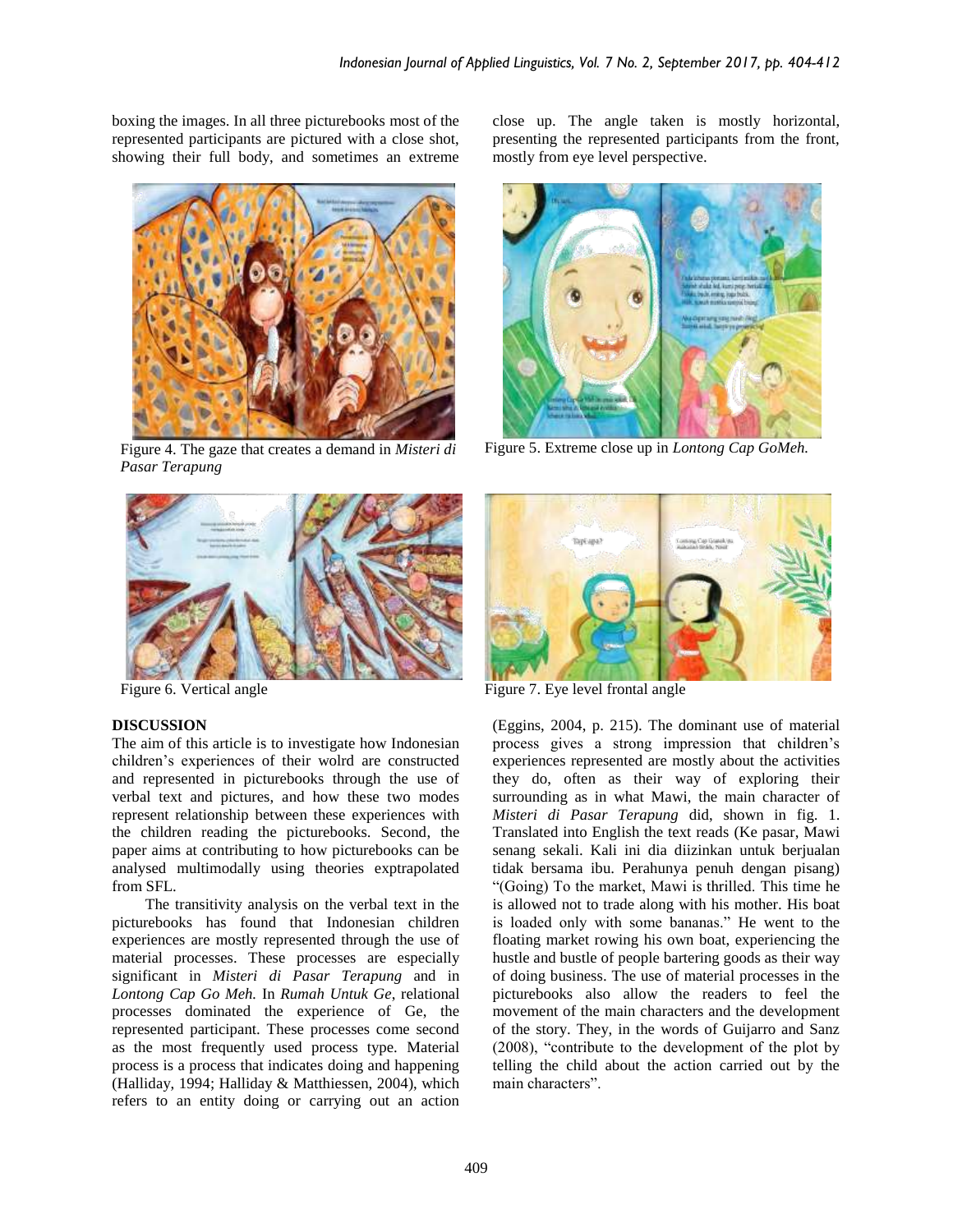Relational processes, the second most frequently used process type, function to describe things by stating their primary qualities and for identifying (Halliday & Matthiessen, 2004, p. 210). Relational processes do not have any meaning indicating actions, but they basically refer to states of being, conditions or qualities (Eggins, 2004, p. 237). The relational processes used in the picturebooks function to describe qualities or characteristics depicting the children main characters, objects, animals, and the locative participant where children characters carry out their activities. In addition, they are also used to describe the feeling of the main character. They allow the readers to possibly enjoy the same feeling, or to symphatize with the main characters. In Figure 2. the text which reads, *"Ge tidak betah di sini. Dia ingin keluar"* (Ge doesn't feel at home here. He wants to be out of the place), describes how Ge's feeling that the children readers can relate and feel sympathy for.

The verbal processes used in the picturebooks generate the roles of a sayer, verbiage (the thing being talked about), or target which receives what is being talked about. The use of these processes makes the represented children's world in the stories to contain a description of represented participants who tell a story, become something said, and become a recipient of what is said. The existential processes used simply indicate that something exists. Meanwhile, the mental processes used, a process type that is related to the world of human consciousness, give the main characters a role of a senser, the entity which thinks, identifies or feels and the role of phenomenon, the entity which is thought about, and identified. Clauses using mental processes make sense of the smallest change in the course of events taking place in the human consciousness (Halliday & Matthiessen, 2004, p. 197), processes used to tell what individuals think about and feel (Eggins, 2004, p. 225). This means that in addition to involving physical activities, children experiences of their world also involve mental activities such as recognizing something or knowing for example a solution to a problem like what Mawi did when Pak Badu told him what they could do with the two Orang Utans, or what people usually do in a *Lebaran* feast like what Nissa in *Lontong Cap Go Meh* knew and informed Lily about.

The visual processes identified show that children's experiences represented in the picturebooks are mostly about interaction with other human beings, and with the nature, in this case, represented by an elephant. The children are the reacter/interacter. They actively involve with their surrounding and contribute to it in ways they are capable of. This representation is relevant with the mission of the publisher that is to empower the children by presenting stories about Indonesian children who are active, smart, and contributing citizens.

In relation to the interactive meaning the texts are mostly presented in the form of statements. Halliday (1994) proposes four important speech functions in communication that can be summed up into two which are offering and demanding. An offer consists of offering information in the form of statement that can be agreed or contradicted; offering goods or service that can be accepted or rejected. Meanwhile a demand consists of demanding information in the form of questions that can be answered or disclaimed; demanding information or service in form of imperatives that can be done or rejected. The picturebooks present information about how Indonesian children live their life; what they do, and where they carry out the activities. These statements are worded in short sentences, sometimes with rhymes as in "*Aku dapat uang yang masih cling*! *Banyak sekali, bunyinya gemerincing*! (I got a lot of money that is still **fresh**! (It is so) much that it is **jingling**). It is unfortunate here that the English translation cannot retain the rhyme. The sentences used in the picturebook also have a conversational nuance, they don't use sophisticated vocabulary yet still employ good grammar. The address form used by the narrator in the sentences containing the main characters most of the times is their name. This creates the feeling that the main characters are people the readers know, the people they may bump into their real life, people the readers can have a conversation with. In brief, generally children experiences are presented as information *offered* to the readers, positioning them as observer of what the main characters do and feel.

The visual representation that presents the characters in their complete figure supports what is mentioned before. Further, the fact that in some images the main characters are pictured in an extreme close up suggests an intimacy between them and the readers. The readers are invited to enter into the mind of the main character and together with them live their mind projection as in *Lontong Cap Go Meh*, or to feel the panic that attacked the main character in *Rumah Untuk Ge* as if the readers were there. In most of the images (e.g., Figure 1; 3; 4; 7) the angle taken is eye level, presenting the represented participants from the front. Throughout the story, indeed, there is a shift in perspective as in *Misteri di Pasar Terapung*, in which the angle of the images at the beginning of the story is vertical, positioning readers above the images (e.g., Figure 6) This allows the readers to have a bird eye view over the market. In *Lontong Cap Go Meh*, this perspective was used when Lily, one of the main characters, flew to the sky leaving Nissa on the ground as she explained what Cap Go Meh means from her Chinese tradition's outlook. This symbolizes that being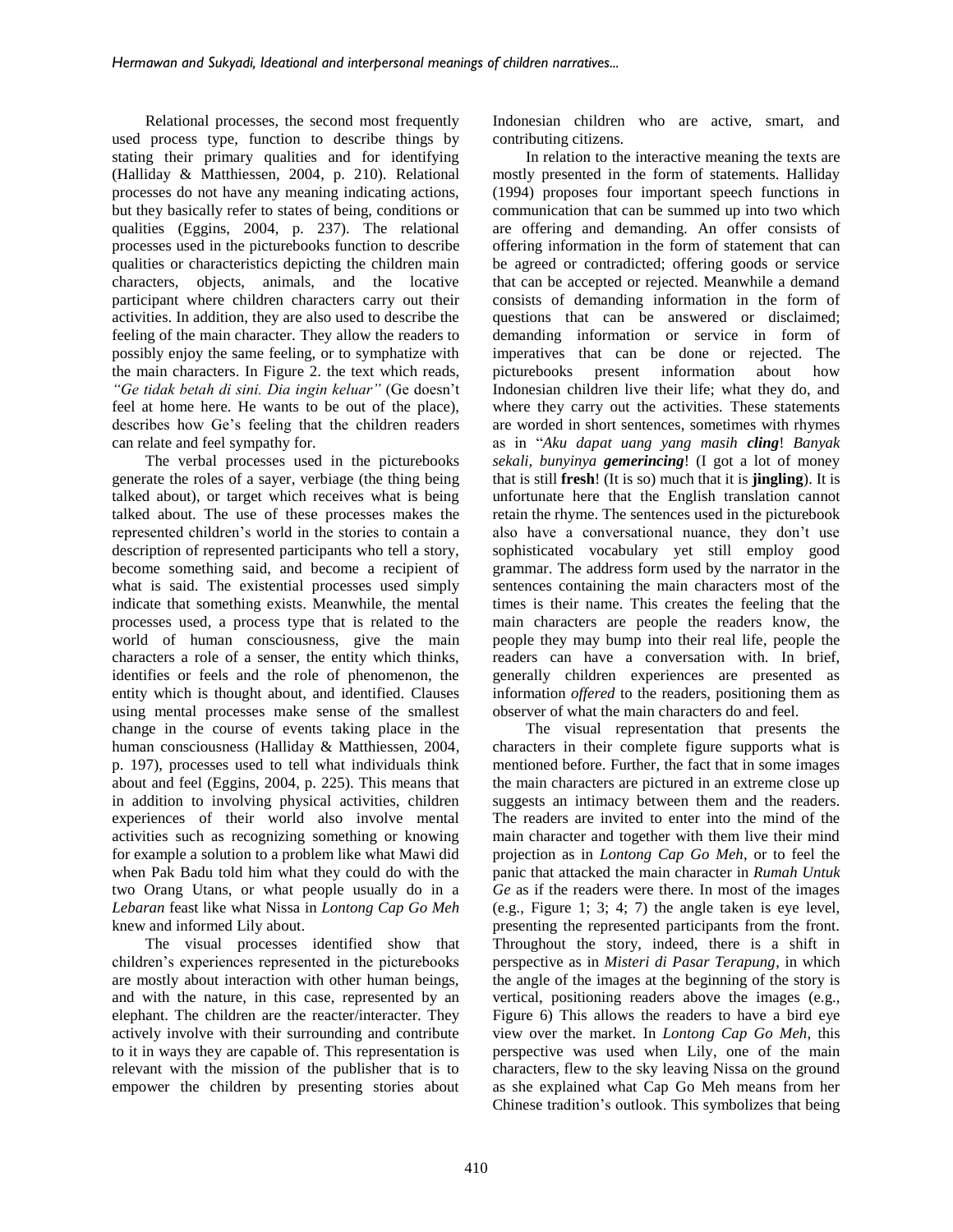knowledgeable about something may give you more power over those who are not. However, the images presented with this perspective are insignificant in number and so in general the readers are in an equal social position with the represented participants.

The double spread style, two pages combined together and the extending style of pictures from one end to another which is called "bleed" or in Painter et al.'s term (2013) "unbound"*,* gives the sense that children's world in the picturebooks is borderless with that of the readers'. The readers are made to feel that what is pictured is their world; the action and activities done by and to the represented participants are the actions and activities that can also be done by and to them as readers. In brief, verbally and visually the represented participants are socially equal to the children readers.

## **CONCLUSION**

The article has discussed the possible ideational and interactive meanings of three Indonesian picturebooks as an example of multimodal artefact. Transitivity and mood analysis have been employed to probe into the verbal text along with the analytical tools from reading images theory to unravel the representation in the images. Hence, the article has attempted to show, as many other scholarly articles, the application of SFL derived theories in making meanings of multimodal texts. Despite being simple, the article has shown that Halliday's language metafunction that has been extended in its application through the work of especially Kress and Van Leeuwen is able to dismantle how our experiences represented in such text as picturebooks, how they can be approached and elaborated thoroughly. This is relevant with Halliday's claim (1994) that one strength of SFL is that it is capable of elaborating texts better than other forms of grammar; part of the reason is the fact that SFL can specifically identify the different (social) role played by represented participants in the texts.

The three picturebooks are excellent examples of picturebooks that present a narrative of Indonesian children designed for young readers because of their simple vocabulary, simply-constructed Indonesian grammar employed, and simple yet interesting plot they deal with. In addition to these, the lively color used and the natural drawing of represented participants can really capture the young readers' attention as they go through every page of the picturebooks

#### **REFERENCES**

Agosto, D. E. (1999). One and inseparable:

Interdependent storytelling in picture storybooks.

*Children's Literature in Education, 30*(4), 267- 280.

- Barthes, R. (1967). *Elements of semiology.* 1964. New York: Hill & Wang.
- Cotton, P. (2008). Visualizing Europe through picture books: Where are we now? In J. A. Herding, *What do you see? International perspectives on children book illustration* (pp. 17-34). Newcastle: Cambridge Scholars Publishing.
- Dewayanti, S., & Gina, E. (2014). *Lontong Cap Go Meh*. Jakarta: Yayasan Litara.
- Dreyfus, S., Hood, S., & Stenglin, M. (2011). *Semiotic margin: Meaning in multimodalities.*  London: Continuum.
- Eggins, S. (2004). *An introduction to systemic functional linguistics* (2nd ed.)*.* London: Continuum International Publishing Group.
- Erekson, J. A. (2009). Putting Humpty Dumpty together again: When illustration shuts down interpretation. *Journal of Visual Literacy, 28*(2)*,* 142-162.
- Eppley, K. (2010). Picturing rural America: An analysis of the representation of contemporary rural America in picture books for children. *Rural Educator, 32*(1) 1-10.
- Forceville, C. (1999). Educating the eyes? Kress and Van Leeuwen' reading images: The grammar of visual designs (1996). *Language and Literature, 8*(2)*,* 163-178.
- Guijarro, J. M., & Sanz, M. J. P. (2008). Compositional, interpersonal and representational meanings in a children's narrrative: A multimodal discourse analysis. *Journal of Pragmatics, 40*, 1601–1619.
- Hagan, S. M. (2007). Visual/verbal collaboration in print complementary differences, necessary ties, and an untapped rhetorical opportunity. *Written Communication, 24*(1)*,* 49-83*.*
- Halliday, M. A. K. (1978). *Language as a social semiotics.* London: Edward Arnold.
- Halliday, M. A. K. (1994). *An introduction to functional grammar* (2nd ed.). New York: Routledge, Chapman and Hall, Inc.
- Halliday, M. A. K., & Matthiessen, C. M. I. M. (2004). *Introduction to functional grammar*. Oxon: Arnold.
- Kaminsky, A. (2013). From reading understanding a story in the foreign language. *CLELE Journal, 1*(1)*,* 19-38*.*
- Klarer, M. (1999). *An introduction to literary studies.* London: Routledge.
- Kress, G., & Van Leeuwen, T. (1996). *Reading images: The grammar of visual design.* London: Routledge.